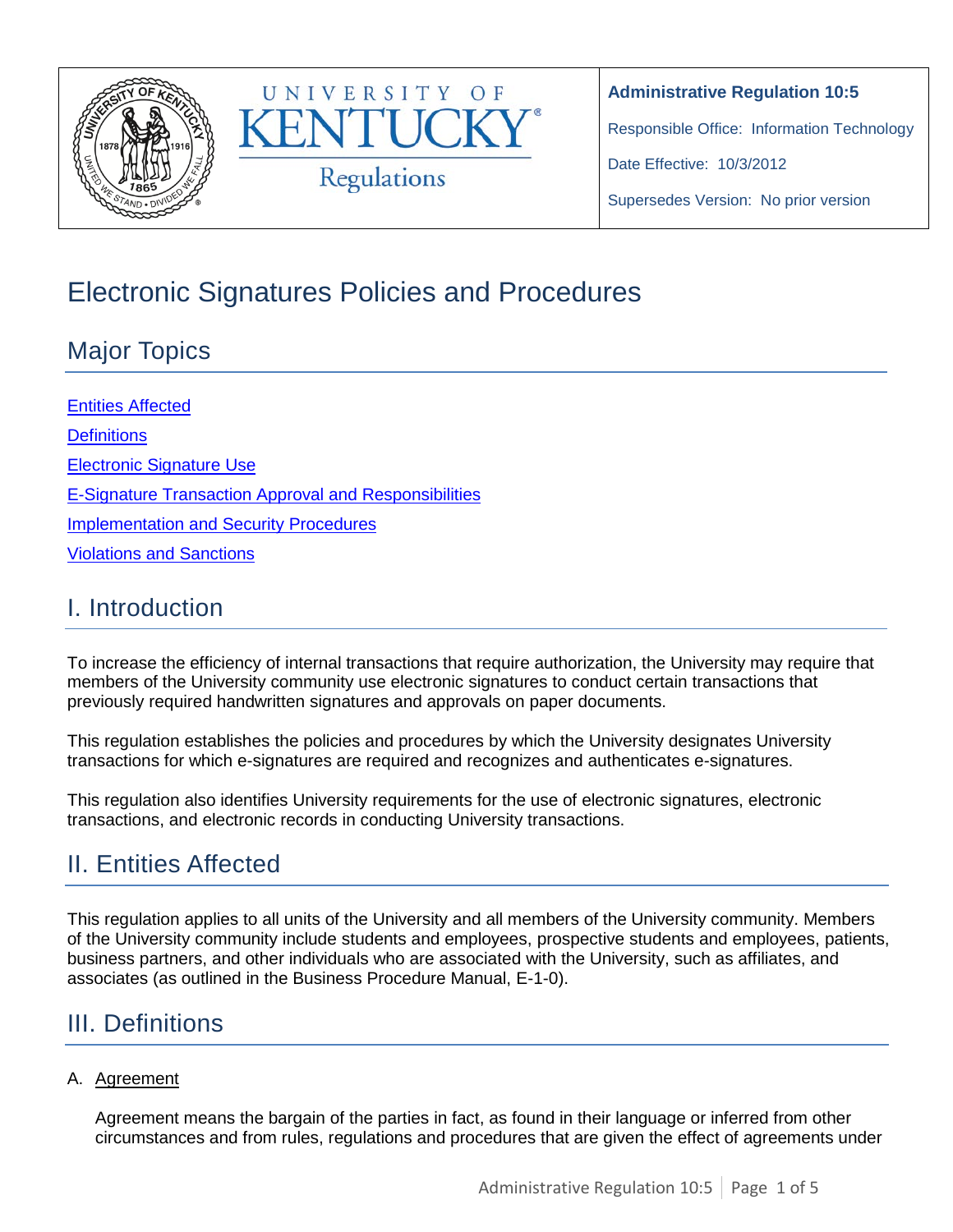laws otherwise applicable to a particular transaction. (KRS 369.102(1))

#### B. Authentication

Authentication means the process of securely verifying the identity of an individual prior to allowing access to an electronic University service. Authentication ensures that the user who attempts to perform the function of an electronic signature is in fact who they say they are and is authorized to "sign."

#### C. Authorization

Authorization means verifying that an authenticated user has permission to access specific electronic University services and/or perform certain operations.

#### D. Electronic

Electronic means relating to technology that has electrical, digital, magnetic, wireless, optical or electromagnetic capabilities or similar capabilities.

#### E. Electronic record or e-record

Electronic record or e-record means a record of information that is created, generated, sent, communicated, received or stored electronically.

#### F. Electronic signature or e-signature

Electronic signature or e-signature means an electronic sound, symbol or process that is attached to or logically associated with a record and that is executed or adopted with the intent to sign the record.

#### G. Electronic transaction or e-transaction

Electronic transaction or e-transaction means an action or set of actions that is conducted or performed, in whole or in part, electronically or via electronic records.

#### H. Information

Information means data, text, images, sounds, codes, computer programs, software, databases or similar items.

#### I. Non-Repudiation

Non-Repudiation means the inability of either party in a voluntary transaction to reject, disown, or disclaim the validity of that transaction.

#### J. Record

Record means information that is inscribed on a tangible medium or that is stored in an electronic or other medium and that is retrievable in perceivable form.

#### K. Repudiation

Repudiation means the willful act of either party in a voluntary transaction to reject, disown, or disclaim the validity of that transaction.

#### L. Security Procedure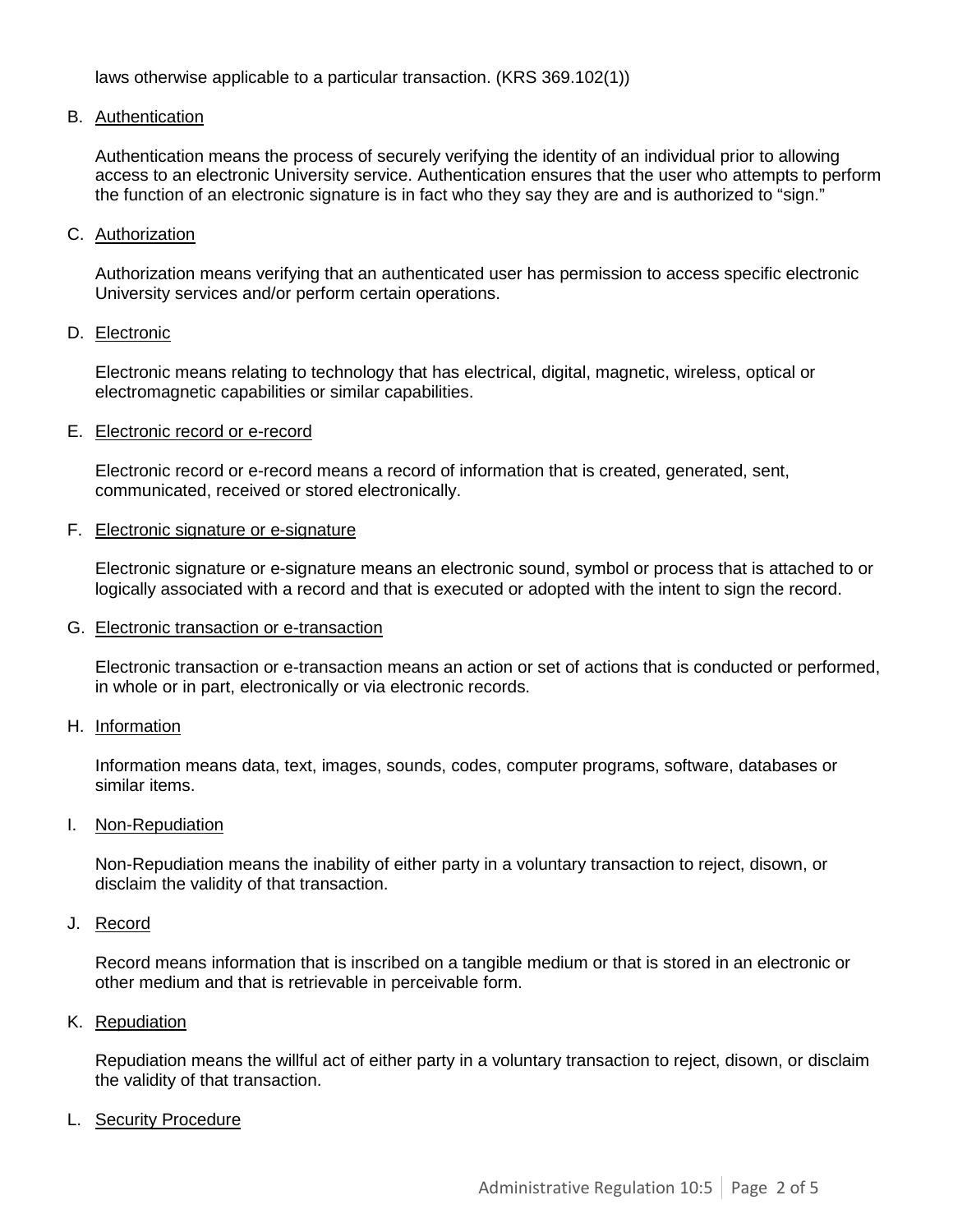Security Procedure means a procedure that is used to verify that an electronic signature, record, or performance is that of a specific person; to determine that the person is authorized to sign the document; and, to detect changes or errors in the information in an electronic record. This includes a procedure that requires the use of algorithms or other codes, identifying words or numbers or encryption, callback or other acknowledgment procedures.

#### M. Transaction

Transaction means an action or set of actions occurring between two (2) or more persons relating to the conduct of business, commercial, or governmental affairs.

#### N. Unit

Unit means the University organization conducting business by means of an e-signature such as a college, department, auxiliary, or administrative division.

#### O. University Transaction

A University Transaction means a transaction conducted in support of the University's teaching, research, or service mission.

### <span id="page-2-0"></span>IV. Policies on Electronic Signature Use

- A. To the fullest extent permitted by law, the University accepts e-signatures as legally binding and equivalent to handwritten signatures to signify an agreement.
- B. Students shall use electronic signatures to authorize all designated internal records and transactions. Examples include but are not limited to: registering for courses, accepting financial aid awards, paying student bills, obtaining unofficial transcripts, completing electronic forms, etc.
- C. Employees shall use electronic signatures to authorize all designated internal documents. Examples include but are not limited to: submitting grades; viewing personal payroll data; accessing protected data through the administrative computing system and web applications provided by the unit; signing off on timesheets, etc.
- D. Other members of the University Community, upon mutual agreement with the University may use electronic signatures to conduct designated University transactions and to formally acknowledge their agreement to University transactions in which they are parties by affixing an e-signature.
- E. The University's right or option to conduct a University transaction on paper or in non-electronic form shall not affect the University's right, option, or obligation to have documents provided or made available in paper format.

### <span id="page-2-1"></span>V. E-signature Transaction Approval and Responsibilities

A. For enterprise-level transactions (see AR 10:2), the principal University administrators, data custodians, and enterprise application system owners shall assess the potential for replacing a manual process/signature with an electronic process/signature (i.e., "automation") and propose joint recommendations for implementation of automation, subject to approval by the Provost, appropriate executive vice president or vice president. Joint recommendations under this paragraph are subject to formal authorization by the relevant executive data custodian. Once a process for a University transaction is approved and automated, it is automatically subject to the provisions of this policy.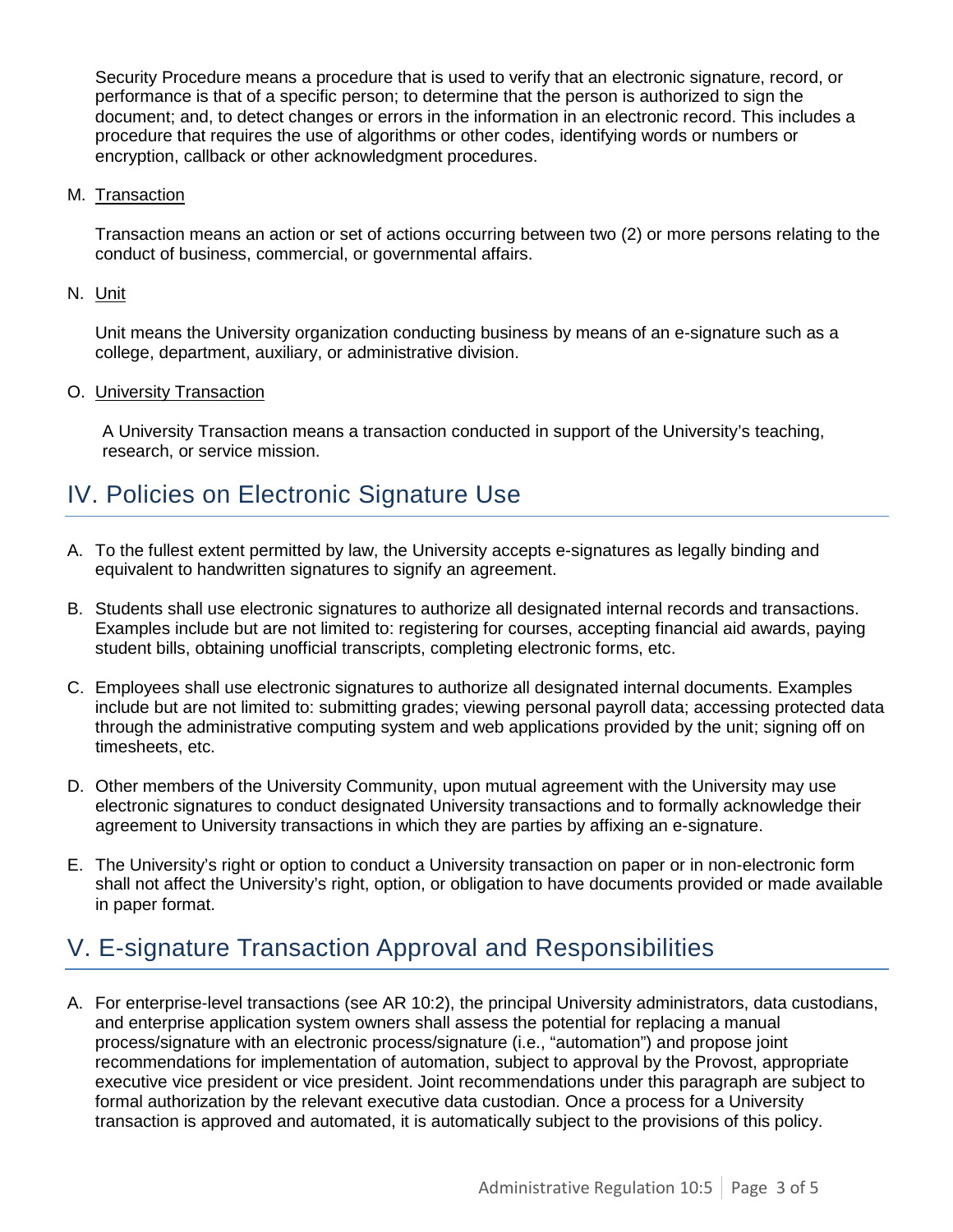B. For all other transactions, the transaction to be enabled by e-signatures shall be evaluated by the unit, in conjunction with the office of Information Technology. (This includes any existing implied or explicit esignatures in use prior to the adoption of this policy.) For risk assessment and review purposes, similar types of transactions may be grouped together under one agreement. Implemented e-signatures shall be reviewed periodically for appropriateness, and continued applicability.

### <span id="page-3-0"></span>VI. Implementation and Security Procedures

- A. Electronic signatures may be implemented using various methodologies depending on the risks associated with the transaction, and all relevant state, federal, and university regulations. Examples of transaction risks include: fraud, non-repudiation, and financial loss. The quality and security of the electronic signature method shall be commensurate with the risk and needed assurance of the authenticity of the signer.
- B. The e-signature methodology shall be commensurate to the assurances needed for the risks identified. In addition, specifications for recording, documenting, and/or auditing the electronic signature as required for non-repudiation and other legal requirements shall also be determined by the unit.
- C. The University shall adopt security procedures for e-signatures, e-transactions and e-records that are practical, secure, and balance risk and cost. It is not the intent of this regulation to eliminate all risk, but rather to provide a process for undertaking an appropriate analysis prior to approving the use of esignatures, e-transactions or e-records for specific University transactions; and, based on such analysis, to designate those University transactions in which e-signatures, e-transactions and e-records shall be required in place of handwritten documents.
- D. The security requirements for a University transaction include, but are not limited to, [password policies,](http://wiki.uky.edu/accounts/Wiki%20Pages/University%20of%20Kentucky%20Computer%20Password%20Policy.aspx) [secure transmission](http://www.uky.edu/UKIT/files/Patch_Management_6.pdf) policies, [access control policies](http://www.uky.edu/regs/files/ar/ar10-1.pdf%20,%20%20www.uky.edu/ukit/content/sapiris-access-and-training-facts) and other relevant Administrative Regulations, as well as pertinent federal and state regulations.
- E. The level of security that an electronic signature methodology employs shall adhere to the standards outlined in Business Procedure (Q-1-6 Electronic Signatures).

## <span id="page-3-1"></span>VII. Violations and Sanctions

- A. It is a violation of this regulation for an individual to sign a University transaction on behalf of another individual, unless he or she has been granted specific authority by that individual.
- B. Individuals shall report any suspect or fraudulent activities related to electronic signatures immediately to any manager or supervisor in the appropriate department, college, or division.
- C. Employees who falsify electronic signatures or otherwise violate this regulation are subject to disciplinary action, up to and including termination of employment and criminal prosecution under applicable federal and state laws.
- D. Students who falsify electronic signatures or otherwise violate this regulation are subject to disciplinary action under the Student Code of Conduct and criminal prosecution under applicable federal and state laws.
- E. Other members of the University community who falsify electronic signatures or otherwise violate this regulation are subject to appropriate sanctions, including but not limited to termination of the relationship and criminal prosecution under applicable federal and state laws.